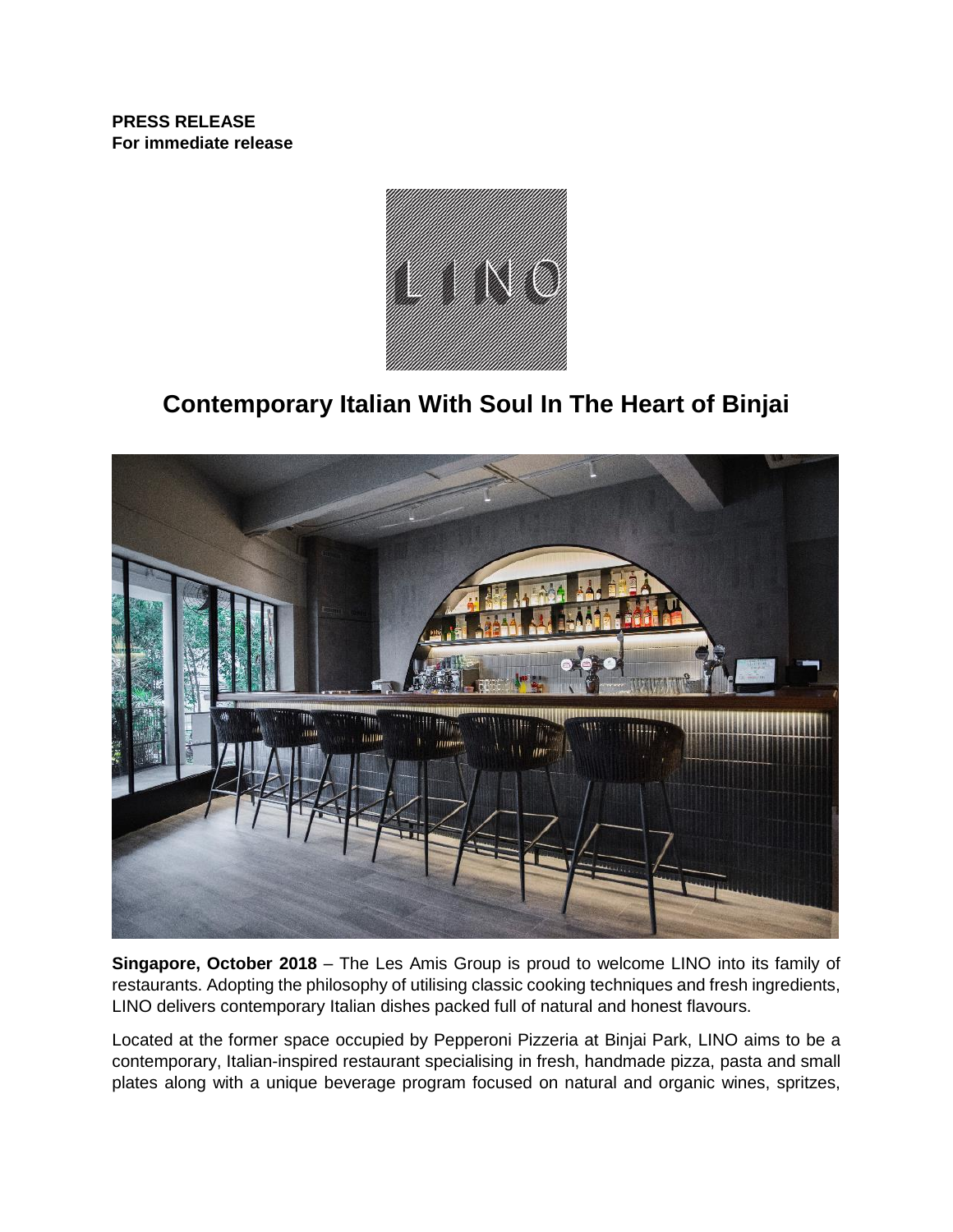craft beers, digestifs, cocktails and coffee. Diners can expect a relaxed, causal yet elegant dining experience with both indoor and al fresco seating.



Executive Chef Shaufi Yusof delivers a unique culinary approach to Singapore's current dining scene by creating contemporary Italian-inspired food with a strong focus on seasonal and locally sourced ingredients. Highlights in the menu include: artisanal, handcrafted 48-hour proofed pizza. Each one, from the **Burrata with slow roasted cherry tomatoes, passata and basil (S\$28++)** to the **Asparagus with braised leek, scallion, garlic, goat's cheese and pancetta (S\$28++)** is prepared fresh daily and cooked to perfection in a wood fire oven.

In addition to pizza, some of our signature dishes include handmade **Pork and veal tortellini with parmesan sauce (S\$24++)**, **Cappellacci with celery root and edamame (S\$22++)** and **Seabream with burnt lemon and salsa verde (S\$49++).** End off your meal on a sweet note with **Sfera Di Cioccolato (S\$16++)**, a dark chocolate brownie mousse served with orange segments and toasted almonds.



Those desiring healthier options, LINO offers dishes that are well-balanced and certainly do not compromise on quality and taste. On the menu expect **Roasted Beetroot Salad with Beetroot Cream, Bufala and Horseradish (S\$18++)**, **Zucchini Noodles with basil pesto, cherry tomato and pine nuts (S\$24++)** and **Barley Risotto with wild mushroom and parmesan (S\$26++)**.